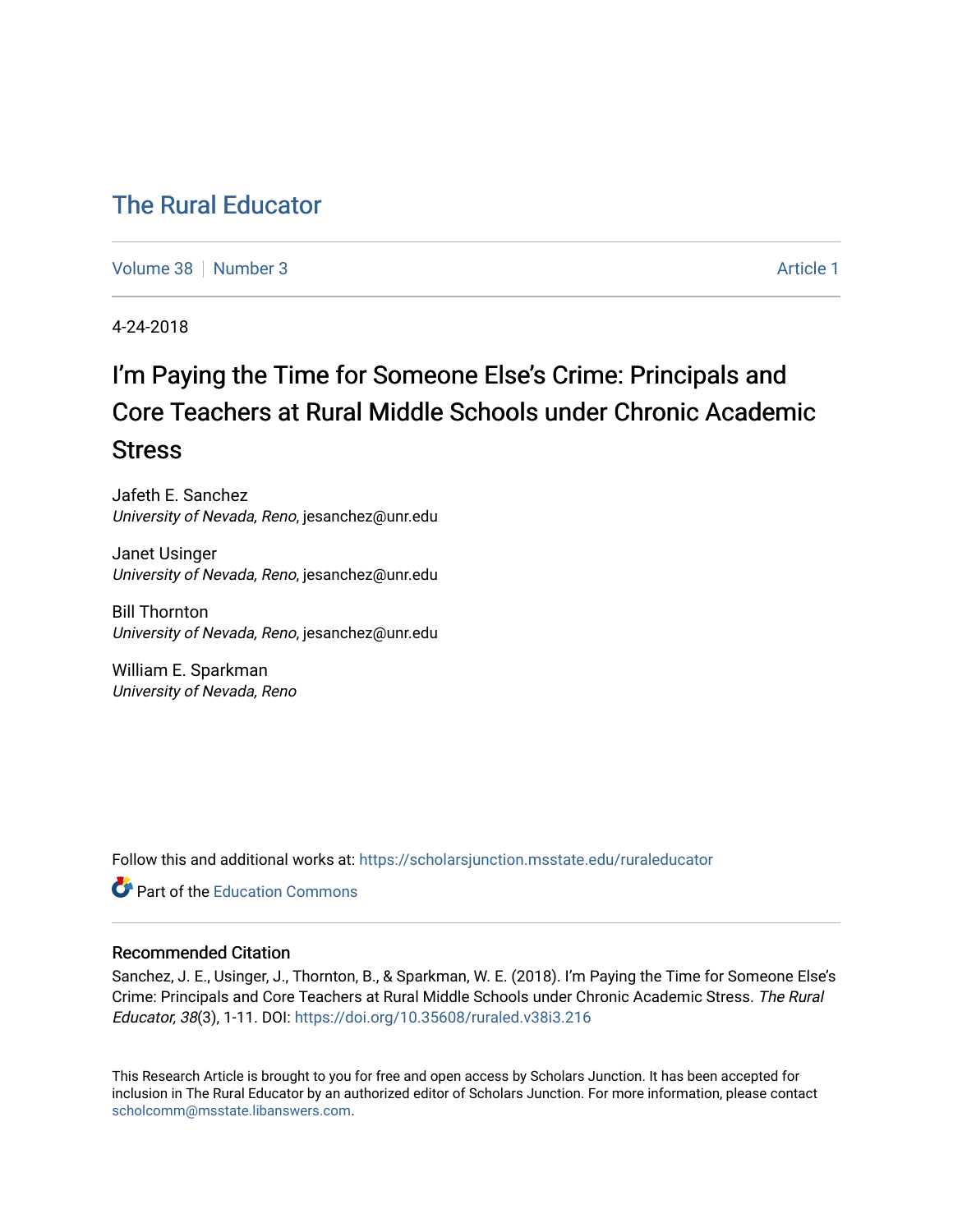# **I'm Paying the Time for Someone Else's Crime: Principals and Core Teachers at Rural Middle Schools under Chronic Academic Stress**

**Jafeth E. Sanchez Janet Usinger Bill W. Thornton William E. Sparkman** *University of Nevada, Reno*

*Today, many principals are assigned to struggling schools with the mandate to quickly change the academic trajectory of the students. Interviews were conducted to gain an understanding of how principals and core teachers*  working at rural middle schools under chronic academic stress perceived the increased academic expectations at *their schools. Three key findings were revealed: (a) There were misaligned principal and teacher interpretations of* 

*efforts to improve the school; (b) there tended to be an ongoing focus on what was wrong with the school; and (c)* 

**Keywords:** principals, teachers, rural middle schools, academic stress, educational leadership programs

*principals felt they were alone in the process. A discussion of these findings is provided.*

Accountability and higher academic standards continue to permeate the public educational system in the United States. Current principals and teachers in public schools face increased demands for school improvement as defined by student academic achievement measured by high-stakes tests. In some cases, these demands are federal, requiring formal school turnaround strategies, at which point prescriptive interventions, possible restructuring, and other efforts may occur (U.S. Department of Education, 2006). In other cases, school district leaders may identify and focus on schools under chronic academic stress in efforts to improve school performance to prevent a federal turnaround designation. Regardless of federal or district initiated pressures to improve school performance, it is not uncommon for principals to be assigned to struggling schools with specific charges to rapidly increase academic achievement, change the culture of the school, and sustain positive results.

Accountability for increased academic achievement focused on high-stakes testing has been the focus in the public K-12 system for several decades. This focus has aimed to keep students academically ready for each subsequent year, with an ultimate path to high school graduation. However, recently there has been a shift in the accountability goal beyond high school graduation to college and career readiness. Conley (2010) argued that a college-going culture reflects a pervasive schoolwide belief that all students can enroll and succeed in postsecondary education. Radcliffe and Stephens

(2008) identified various critical components of a college-going culture for school improvement, such as mentoring, use of technology, college visits, and parental involvement. In high-achieving schools, this shift is a matter of raising the academic expectations. In schools that are under chronic academic stress, principals and teachers similarly face increased expectations for turnaround goals. Often times, the creation of a college-going culture may support efforts to close existing academic achievement gaps among students in order to meet those turnaround expectations.

Changing the culture of a school to target improvements in academic achievement can be daunting in any circumstance, but it may be particularly challenging for principals assigned to rural schools for several reasons. Specifically, students living in areas with "pronounced rural poverty and socio-economic diversity [tend] to score lower on the National Assessment of Educational Progress (NAEP) and mandated high stakes achievement tests, and graduate at lower rates than peers in states with less rural poverty and diversity" (Byrd & Brown, 2012, p. 1). Witherspoon and Ennett (2011) concurred, indicating that students enrolled in rural schools often face greater challenges than their urban and suburban counterparts. Rural schools may have some advantages related to smaller enrollment but may not have the level and variety of resources associated with larger schools. This is particularly the situation when rural schools are located in remote, isolated communities; academic enrichment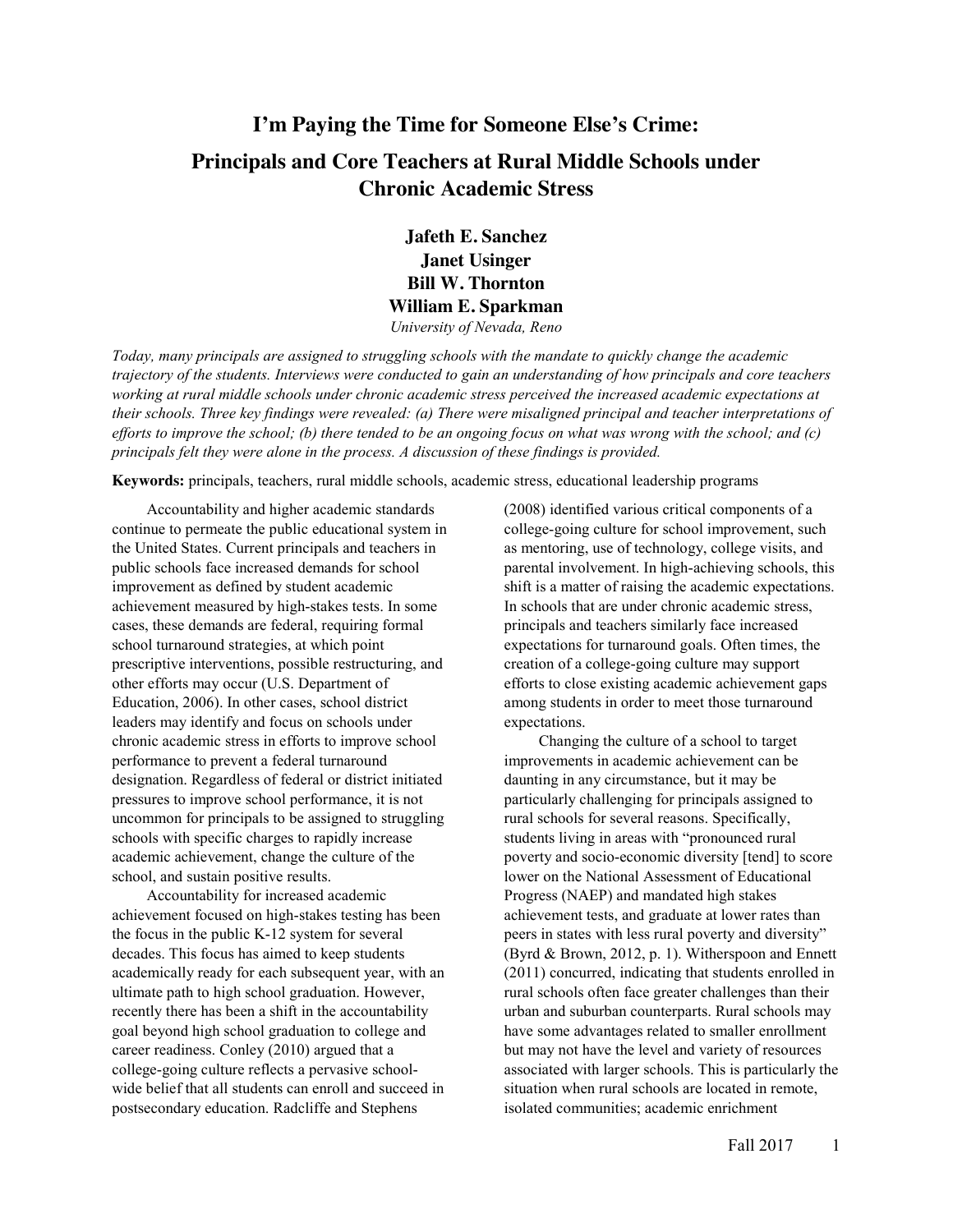opportunities are frequently limited (Cross & Dixon, 1998).

The role of the principal in schools under chronic stress is pivotal; principals must balance various leadership functions to implement successful strategies (Finkel, 2012; Lynch, 2012; Waters, Marzano, & McNulty, 2003). Indeed, principal leadership has been recognized as second only to teaching among variables that impact student learning (Leithwood, Louis, Anderson, & Wahlstrom, 2004). As instructional leaders, principals must work with all stakeholders to increase a sense of shared ownership of the change process and related desired outcomes (Day, 2007). The need for principals to develop a sense of ownership within the building is required to effectively improve student learning. Establishing shared leadership and a sense of ownership among teachers is essential for sustained, continuous improvement (Simmons, 2011). However, increased expectations and demands can lead to added stress and worry among teachers (Norwood, 2007), so principals must give careful consideration to teacher concerns while still maintaining high expectations for continuous improvement.

High expectations can be fostered through a combination of a clear vision, mission, and a positive school culture that support targeted outcomes. Regardless of school size or type, principals who share leadership efforts, enable collaborative cultures, and develop common values and a shared vision can increase effectiveness (Brown, Finch, MacGregor, & Watson, 2012). Essentially, "The relationships of principals, as the school leader, strongly and directly affect teachers' attitudes, which define the schooling climate" (Price, 2012, p. 40). This requires principals and teachers to work together to effectively develop and sustain a positive school culture for improvement and overall school change.

## **Education Change Theory**

The research question investigated in this study was: How do principals and core teachers working at rural middle schools under chronic academic stress perceive the increased expectations? The study was grounded in education change theory, which is considered a relatively new theory that has grown over the last three decades (Glickman, Gordon, & Ross-Gordon, 2014). As the theory emerged, Evans (1996) explored the human side of school change and focused on strategic and grassroots levels of change. Some of his imperative areas for organizational change were strategies related to the infrastructure for

effective change through teams, two-way communication, culture, and leadership as "a critical element of strategic change" (Evans, 1996, p. 67). At a grassroots level, he provided an implementation toolkit for change, which encompassed understanding and communicating changes, goal setting, measuring performance, feedback/coaching, and establishing rewards/recognition (Evans, 1996). More than a decade later, Fullan (2009) continued to expand upon education change theory in combination with leadership and the possible strategies for successful change; he particularly emphasized strategies such as, professional learning communities, shared leadership, and mentoring.

More recently, Glickman et al. (2014) indicated that education change theory is unique because it is "based on the study of actual efforts at school change" and identified several key concepts that tend to be agreed upon by many experts in this area (p. 353). The concepts are: (1) capacity, (2) commitment, (3) leadership, (4), evolutionary planning, (5) problem solving, (6) support, (7) coherence, and (8) school cultures of continuous improvement. The authors included building capacity for change among teachers and school leadership, along with commitment through ownership in the process. The leadership is shared and distributed, which contributes to evolutionary planning that allows for feedback related to ongoing changes. The feedback and planning may identify problems, but potential problems can be used as opportunities to resolve important issues. Consequently, there is a recognized need for internal and external support, which can be used to facilitate the change effort process, the necessary time to work on the change, and the need to build relationships (Glickman et al., 2014). However, education change theory recognizes that "overload and fragmentation" occur, which results when there are too many change initiatives or when these initiatives are disjointed (Glickman et al., 2014, p. 357). Thus, a certain amount of coherence with the education change process is needed. This coherence creates consistent change efforts and, ultimately, new cultural norms are developed to create a school culture of continuous improvement.

## **Study Background**

The culture of academic improvement for college readiness was a goal of a State Early Awareness and Readiness for Undergraduate Programs (GEAR UP) project for each of its middle schools. Therefore, the findings in this study were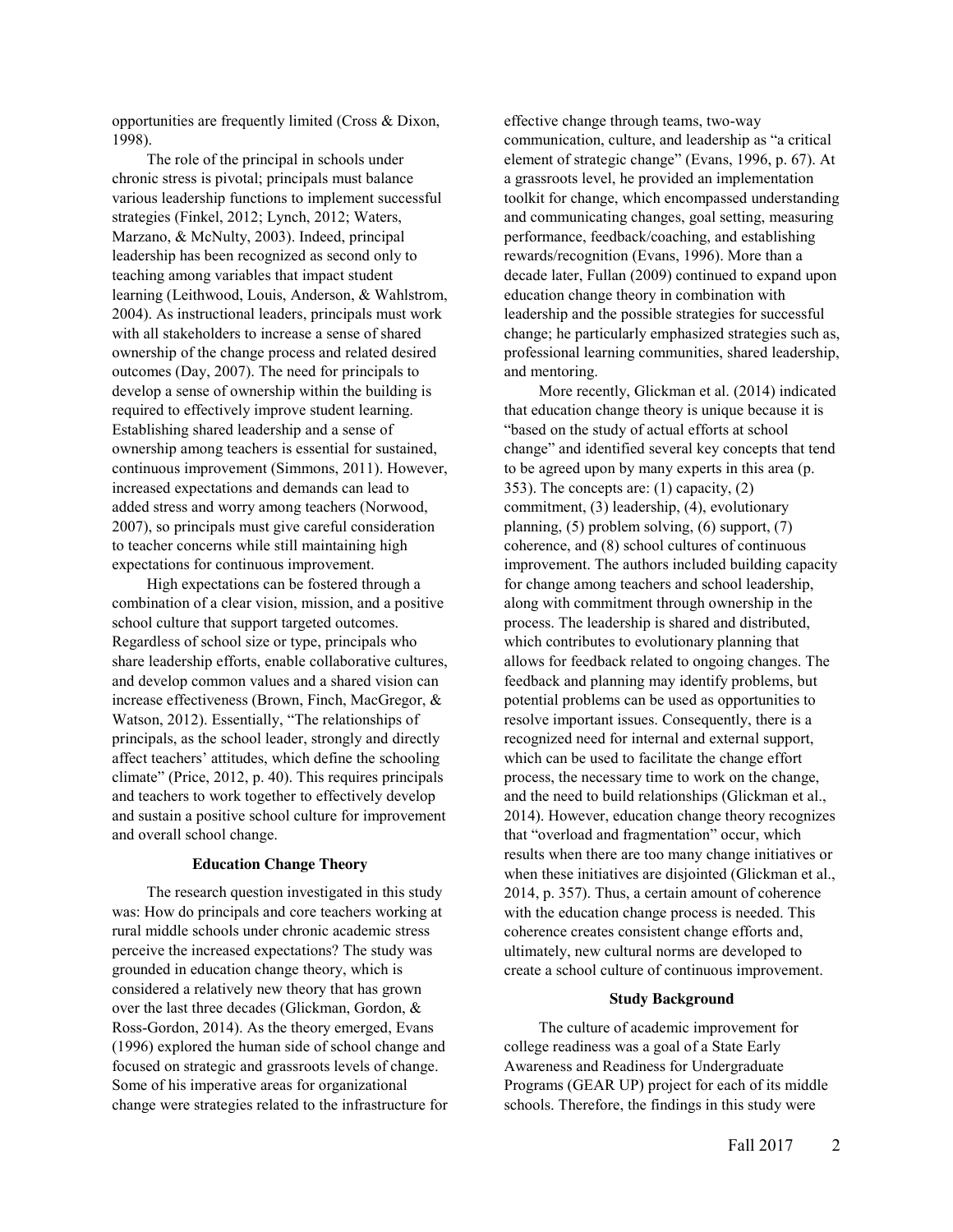derived from a larger study designed to capture the creation of a college-going culture in 18 urban and rural GEAR UP middle schools. However, the data for this study specifically provides insights about the perceptions that the principals and teachers at six rural middle schools held about changes that were occurring during the first two years (2012-2013 and 2013-2014) of their GEAR UP project. Indeed, Nadelson, Pulska, Moorcroft, Jeffrey, and Woodard (2014) argued that perceptions of reform initiatives held by administrators and teachers are critical indicators to the potential effectiveness of the implementation of reform efforts.

#### **School Contexts**

The six middle schools were situated within rural, often isolated communities; driving distance to general services such as banking, health care, and shopping ranged from 25-90 minutes. The three schools that were closer to general services required shorter travel, but it was only to a slightly larger rural community. The three schools that were farther from general services required longer travel, but this access was to larger metropolitan areas. Along with the distance from general services, the school composition of grade levels also lent an understanding of the rural setting. Two schools were combined schools, grades K-12; two schools were designated elementary schools, but included the middle school grades (K-8); one school had combined grades of 7-12; and only one school was a stand-alone middle school with grades 6-8. Despite the configuration of the school, the focus of this study was on the middle school, specifically grades seven and eight. In considering these unique compositions, the student enrollment in each school was also an indication of the rural setting. Most schools served approximately 20–60 middle school students, with the exception of the stand-alone middle school (6–8), which served approximately 170 students.

The racial/ethnic composition of the student populations varied among the rural middle schools. Three schools were on or in close proximity to Indian Reservations, thus reflecting a primarily Native American student population, and one school was located in an agricultural community with predominately Latino families. The remaining two schools were in communities that served as county seats. One was located near a military depot with employees reflecting many racial/ethnic demographics, but the student population remained

predominantly Caucasian; the other school had a 2% increase in Latino students during the two years of data collection, but still reflected a Caucasian majority. Each school qualified for federal Title I funds. Three schools had free and/or reduced lunch (FRL) percentages from 60% to 75%; the remaining three schools had FRL percentages from 92% to 100%. The communities where the schools were located reflected low-educational attainment of the adult population, with a history of minimal enrollment in postsecondary education.

All schools had experienced chronic academic stress, as the schools had been identified as lowperforming schools through the State's high-stakes tests for several years. At the time of this study, the State was in the final stages of implementing a new School Performance Framework, which was a shift from the Annual Yearly Progress (AYP) model associated with No Child Left Behind (NCLB) to a growth model. The State School Performance Framework used to measure academic progress was based on four performance indicators: (1) the Student Growth Percentile, which considered students' growth over time on state assessments; (2) the status measure of achievement, which was based on performance on a single administration of the state test to assess students who met or exceeded standards; (3) the Adequate Growth Percentiles, which considered the reductions in achievement gaps based on the percent of students who met achievement targets; and (4) another indicator, typically a measure of the student average daily attendance. Using these four indicators, an index score was developed and represented the school's academic progress with a maximum score of 100.

This index score determined the middle school academic classification, which was divided into five score ranges corresponding with star ratings. At the time of the study, there were five star ratings as follows: index score lower than  $32$  = one star, index score  $32-49$  = two stars, index score  $50-67$  = three stars, index score  $68-76$  = four stars, and index score of 77 or higher = five stars. Schools with the lowest star ratings equated to low academic progress and vice versa. Schools with a 1- or 2-star rating required engagement with external leadership (e.g., school district leadership) for support in school improvement. Schools with a 3-star rating had negotiated flexibility with the district in decisionmaking; in other words, more school-level autonomy was gained with higher star ratings.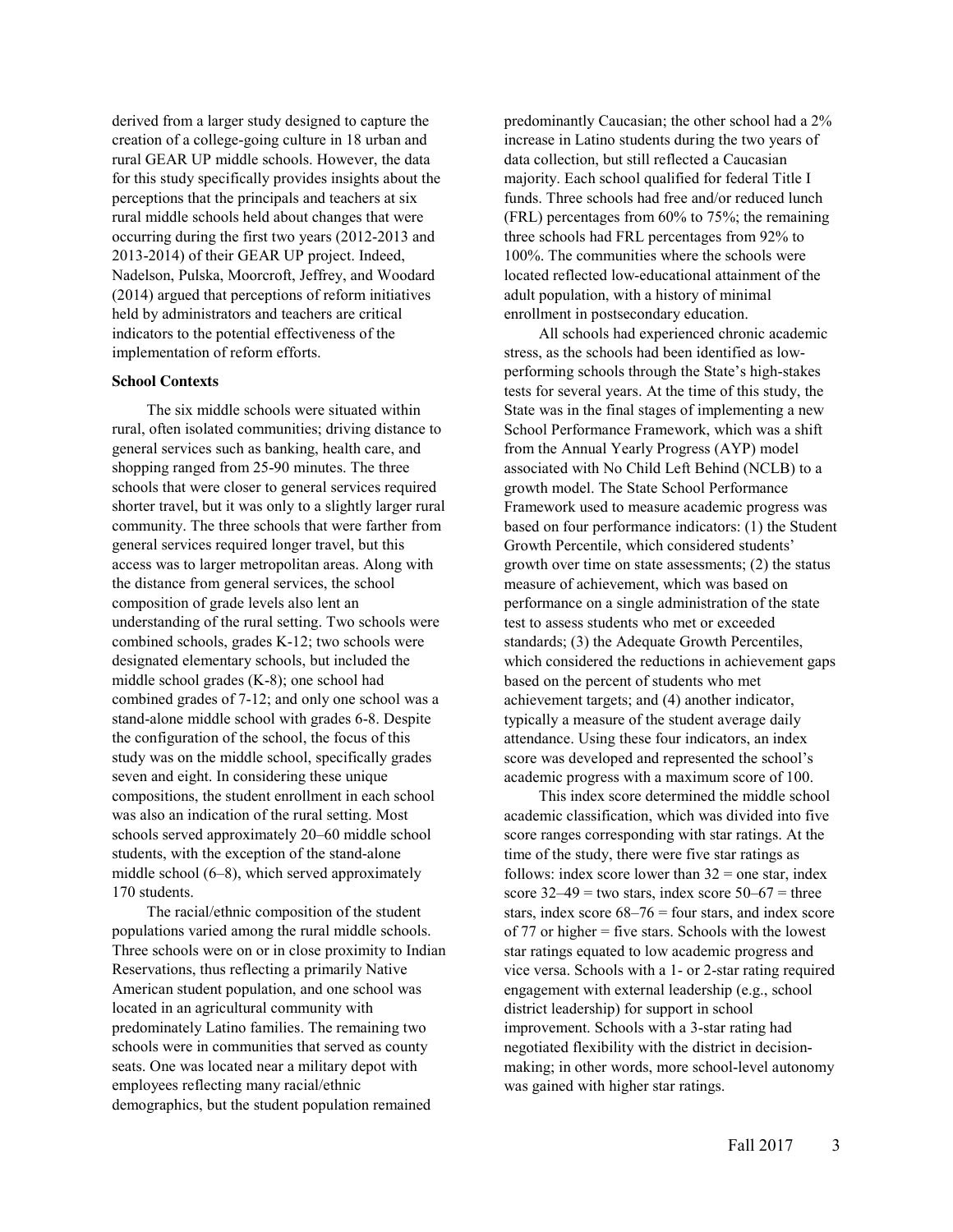|          | 2011-2012       | 2012-2013      | 2013-2014      |
|----------|-----------------|----------------|----------------|
| School   | (Baseline Year) | (Study Year 1) | (Study Year 2) |
| School 1 | 2-Star          | 2-Star         | 3-Star         |
| School 2 | 1-Star          | 1-Star         | 2-Star         |
| School 3 | 3-Star          | 3-Star         | 3-Star         |
| School 4 | 1-Star          | 3-Star         | 2-Star         |
| School 5 | 1-Star          | 1-Star         | Not Rated      |
| School 6 | 1-Star          | 1-Star         | 2-Star         |

Table 1 *Schools and their Star Rating over Three Academic Years*

The new growth model was in place after the conclusion of the 2011-2012 school year, so academic results from that year were used as baseline data, and results from 2012-2013 and 2013-2014 were used to determine each middle school's continuing academic standing. Three schools received a 1-star rating for two consecutive years (2011-2012 and 2012-2013). In the following year (2013-2014), two of those schools increased to a 2 star rating and the third was identified as having too small of a sample size to receive a rating. Both schools that increased in their star rating continued to be classified as being in need of improvement. One school received two consecutive 2-star ratings, improving to a 3-star rating during 2013-14. Although it earned a star increase, it was still identified as needing substantial improvement. One school received a 3-star rating during all three school years. It was a combined elementary/middle school; the elementary school was at a 1-star level for all three years. One school earned an increase in its star rating, from a 1-star rating to a 3-star rating from 2011-2012 to 2012-2013, but the rating dropped to a 2-star rating during 2013-2014. Although three of the six schools earned a star increase, all schools in the study required engagement with district leadership and other external partners (e.g., WestEd) to increase achievement and overall school improvement. See Table 1 for details.

In summary, each of the six public, rural middle schools demonstrated some similar and unique school contexts. All schools were situated in rural communities with limited access to general services. The ethnic/racial composition of students varied at each school but shared the characteristic of small student enrollments. All schools had Title I funding, high FRL percentage rates, and poor academic

progress. Each school also had star ratings that required some form of district leadership support.

#### **Method**

#### **Participants**

Twenty-four participants were interviewed for this study. Half of the participants were school leaders. The other half were teachers in core academic subjects.

**School leaders.** All principals/lead teachers and assistant principals of the six middle schools during the time of the study (2012-2013 and 2013-2014 school years) were recruited to participate in interviews. In total, 12 middle school leaders were interviewed: nine principals, two lead teachers who served as principals, and one assistant principal. Eleven individuals who served as principals were assigned to the six rural middle schools during 2012- 2013 and 2013-2014. Two of these individuals held contracts as lead teachers, but were asked to fulfill the principal role for all or part of the 2012-2013 academic year; one had been brought out of retirement to fill the vacant position and went back into retirement at the conclusion of the school year; the other lead teacher officially accepted the principalship at the start of 2013-2014. One middle school (a combined K-12 school) had an assistant principal; this leader was included in the study because of his district-assigned role in providing leadership at the middle school level. Of the total 12 school leaders, 2 were female and 10 were male. All but one leader were Caucasian; one leader was Native American. Five of the 12 principals were veteran with more than five years as school leaders, seven were first-time principals.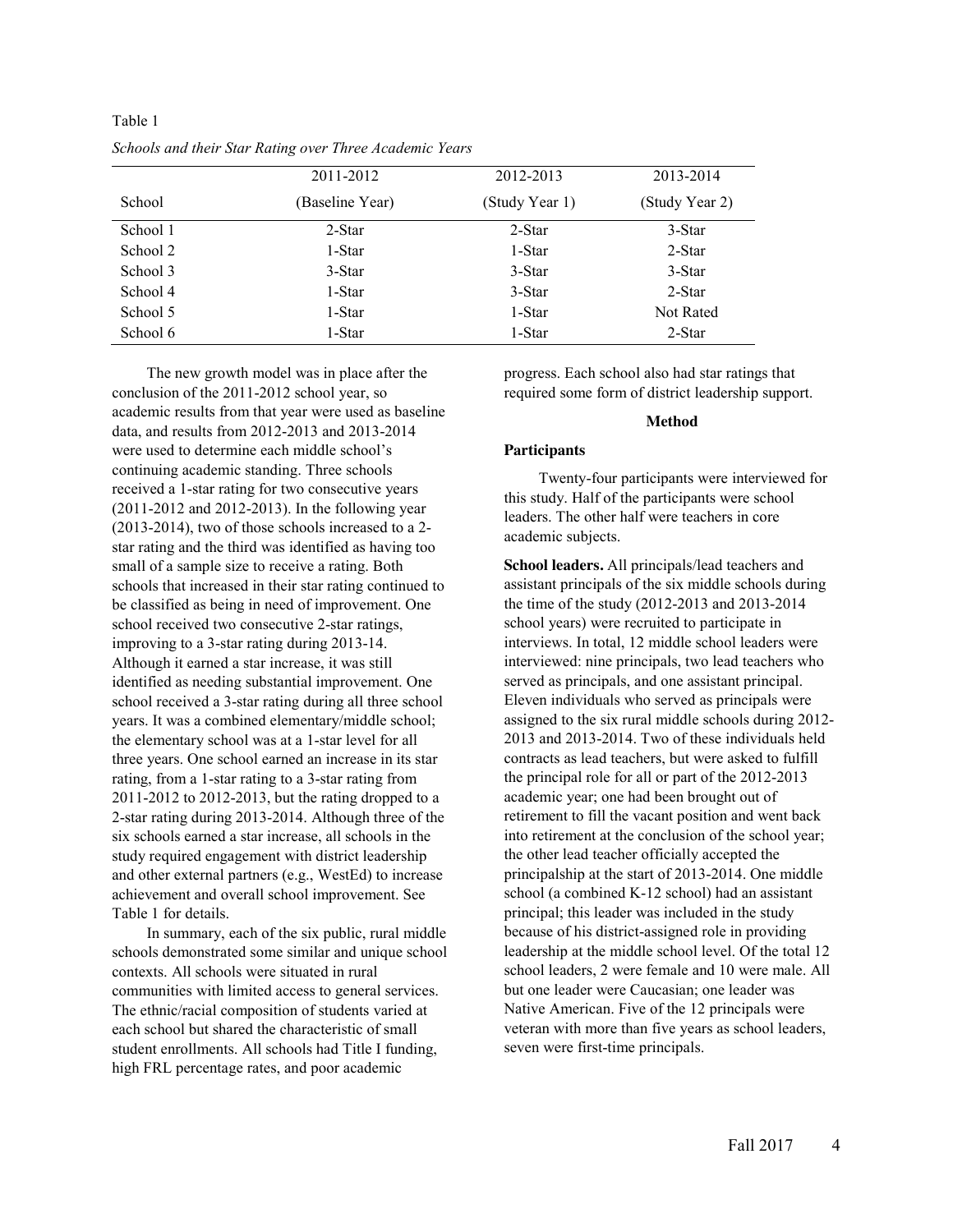| School   | Principal 2012-2013                 | Principal 2013-2014                 |
|----------|-------------------------------------|-------------------------------------|
| School 1 | Principal A & Assistant Principal A | Principal A & Assistant Principal A |
| School 2 | Principal B                         | Principal C                         |
| School 3 | Principal D                         | Principal D / Principal E           |
| School 4 | Principal F                         | Principal G                         |
| School 5 | Principal H                         | Principal F                         |
| School 6 | Principal I / Principal J           | Principal J                         |

*Schools and their Assigned Principals during 2012-2013 and 2013-2014*

Table 2

The turnover of leadership at the school sites served as a limitation for this study because perspectives, processes, and efforts toward change varied from principal to principal within a school. Table 2 summarizes the leadership turnover experienced at the schools during the two years of the study. Only one school maintained the same leadership for the two consecutive years of this study. Principal D was removed midyear, and the position was filled by Principal E. Principal F transferred from School 4 to School 5. In School 6, Principal I was removed midyear, so Principal J represents a lead teacher that was assigned to serve in the principal capacity during 2012-2013. Principal J subsequently accepted the official principal position the following year. Thus, as illustrated in Table 2, the leadership in these small rural schools was continuously changing.

**Core teachers.** To gain an understanding of teachers' perspectives of the changes occurring at each middle school, during the 2013-2014 academic year, the teachers in core subjects of English, math, and science were invited to participate in the study. It is important to note that the schools where data were collected were small. There was only one English teacher, one math teacher, and one science teacher in each school. Twelve teachers participated in interviews. For three of the middle schools, all core teachers participated. At one school two core teachers participated, and one core teacher participated at another school. For the remaining school, no teachers participated due to the uncertainty associated with the midyear change in administration.

Of the 12 teachers, only one was a novice; 11 were veteran teachers with a minimum of 5 years of experience in the classroom. It is important to note, however, that 7 of the 12 teachers were new to their respective schools during 2013-2014. Indeed, in many instances, the principal had deliberately recruited veteran teachers as part of the strategy to

change the culture of the school and improve academic achievement.

# **Data Source and Collection**

Semi-structured interviews were the data source for this study. Questions for both the school leaders and teachers were similar. To gain a sense of experiences, each interview began by asking the participant to describe their professional background. This was followed by perceptions about their school, including general questions about the school, personal and school goals for the year, and the school improvement process. The third set of questions was about the curriculum. For the teachers the questions focused on what they taught; for the school leaders, questions were about their strategies to raise academic standards. The last set of questions related to professional development. Again, teachers were asked about professional development in which they participated; leaders were asked about professional development they provided at their schools.

During both years (2012–2013 and 2013–2014), each principal was contacted by email to schedule a meeting time and place to conduct an interview. Each interview was conducted in the principal's office. For the school with the principal and assistant principal, both leaders were interviewed together. The interviews were approximately 30–60 minutes in length, but most typically lasted 45 minutes. Each interview was audio-recorded and later transcribed verbatim.

During 2013-2014, in addition to scheduling and interviewing school leaders, principals were asked via email to let their core academic teachers know of the study and that the investigators would contact the teachers directly for possible participation in the study. Therefore, during this second year, the school leaders and core teachers who volunteered for the study were interviewed. Teachers were interviewed individually in the privacy of their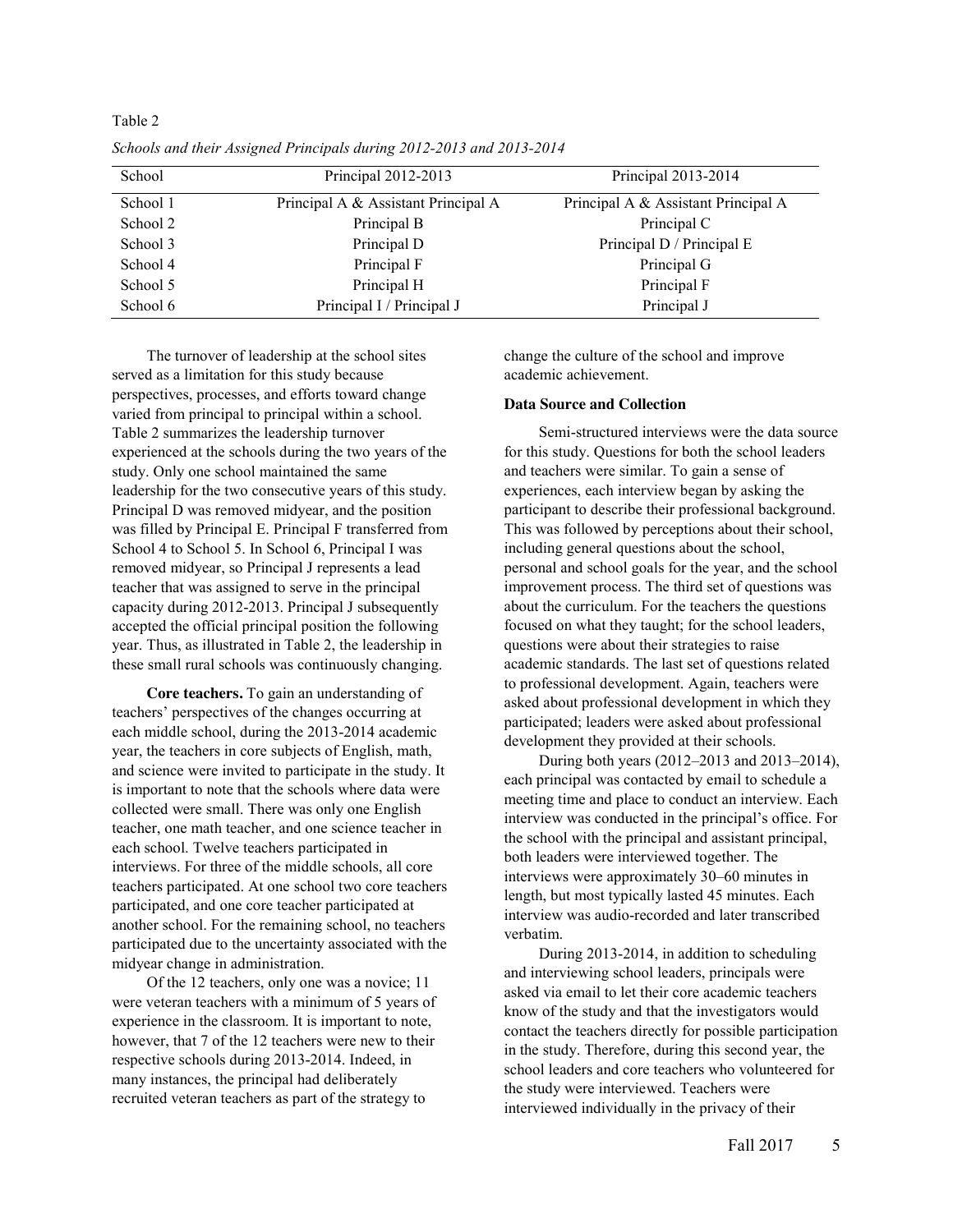classrooms during their preparation period, so no students or other adults were present. All interviews with core teachers lasted between 20–45 minutes: interviews were audio-recorded and later transcribed verbatim.

# **Data Analysis**

The data analysis occurred in five phases. First, principal interviews were fully read to identify potential themes. Through this process, it was clear that external mandates and personal perspectives were key filters through which principals thought about what was occurring at the schools to which they were assigned. The second phase consisted of a line-by-line analysis to code the unique themes, as well as to gain clarity and refine the themes.

Following the coding of the data from the principals, the interviews conducted with teachers were analyzed independently. Similar to the principals, external demands and personal perspectives were identified, but they were revealed quite differently than was in evidence in the principal interviews. The fourth step was a line-by-line analysis of the teacher interviews to refine the themes identified at the holistic level. Finally, themes identified in the principal interviews were compared with the themes identified in the teacher interviews. At this stage, investigator triangulation was used to refine the findings. In addition to a thorough review by the research team, themes were presented to many of the participants as a form of member checking.

The findings of this study only apply to the schools of the case studies and are limited to those interviewed. The researchers were familiar with the rural communities and aware of the history of chronic academic stress at the schools, which may have contributed to the analysis.

#### **Findings**

School leaders and teachers interviewed for this study expressed an understanding of the need and a commitment to demonstrate school improvement (i.e., increase student achievement based on state testing), increase morale and collaboration, and develop a culture of improvement (i.e., college-going culture) at their schools. Language used by principals and teachers suggested that they believed these areas were interrelated. School leaders and teachers appeared to actively foster a college-going culture by describing in detail efforts being undertaken at their schools. Principals and teachers equally indicated a need for community and parent involvement,

although they frequently noted specific difficulties with parental involvement. All principals discussed implementing some form of Professional Learning Community (PLC) to focus on school improvement needs. Each principal described a strategic, designated time for their teachers to meet as a PLC; teachers generally expressed positive views of PLCs.

Descriptions of activities associated with building a culture for school improvement were evident in all interviews. However, three distinct but interconnected themes related to how interviewees perceived these efforts were identified. The first theme was a misalignment of how school leaders and teachers interpreted efforts to improve the school. The second theme was that demands to improve inflamed an ongoing focus on what was wrong with the school. The third theme was that principals felt they were alone in the process with a heavy weight on their shoulders. Collectively, these themes provided a conceptual framework of how the principals and teachers portrayed their work to turn the school around and develop a college-going culture.

# **Misaligned Interpretations of Efforts to Improve the School**

Each school leader expressed a genuine optimism about the direction of his or her school. Each portrayed a confidence, some to the point of bravado, that his or her knowledge, experience, and skills more than prepared the individual to tackle the challenges facing the school. They were thankful for increased resources (e.g., Title I, GEAR UP, school improvement initiatives, etc.) that could be used to impact student success and in general agreed with the accountability associated with the additional resources. They carefully described how the additional resources were allocated to support their respective visions for their schools.

The school leaders were optimistic about their teachers' efforts; principals trusted the teachers they hired. In several instances, detailed descriptions were given about how teachers had been recruited to be part of changing the culture of the school. Likewise, many discussed experiences of struggling to fill teacher vacancies in core subject areas and were happy when all positions were filled with teachers they thought were dedicated to student success. Principals differentiated the various capacities of the existing teaching staff; they wanted to provide what they perceived to be relevant professional development in essential areas.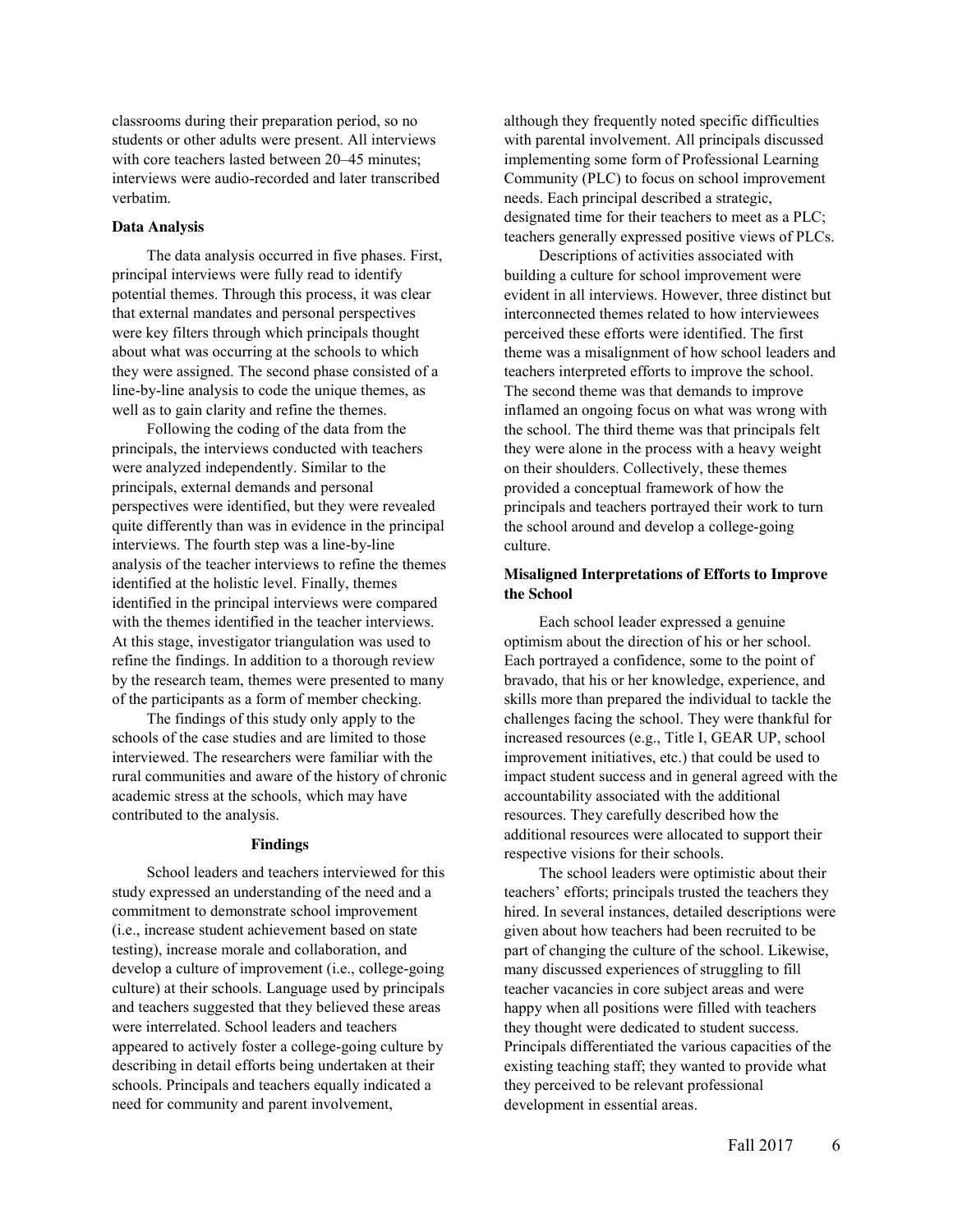Another relevant area was that of community relationships. Inferred from the interviews with the principals, the attitudes about the relationship between school personnel and community members revealed a wide range. All recognized the importance of their schools to the rural community; this was often portrayed as the school being the local beacon of stability and future possibilities. Attitudes about the community fell into two general categories, however. Some either felt part of or were working to become community members. They focused on ensuring that parents felt at home at the school. Others voiced almost disdain for the community, arguing that one of the greatest obstacles in raising academic standards was that parents and other community members did not value education. These principals focused their attention on what could be accomplished within the school, almost in spite of the community. In summary, at the time of the interviews, each school leader expressed optimistic confidence that many pieces were in the right place and school improvement would ensue.

Teachers expressed a belief that they were a part of the many necessary pieces to improve the school academically. Indeed, several teachers indicated that they were specifically recruited or uniquely qualified for the needs of the school. In contrast to the school leadership, however, the ongoing external demands, usually described as "district" demands, contributed to a strong sense of demoralization. Some teachers specifically mentioned that they were effective and successful veteran teachers who could impact student achievement, adding a phrase like, *if we could just do our job and teach, we would make an impact*. They repeatedly expressed feeling overwhelmed with external forms of professional development, few decision-making opportunities about their schools and classrooms, and few options other than to strictly abide by the demand of external forces, with particular pressures from district and state personnel. Of note, the title of this article was a direct quote from one of the teachers, "we feel like we are doing the time for someone else's crime."

School leaders recognized the teachers' hard work and the high demands placed upon them. Many leaders acknowledged that they had minimal control over the focus of their teachers' professional development and other expectations for improvement. Consequently, within their realm, principals seemed to empathize with their teachers. They could acknowledge the demoralization among

teachers; however, for the most part, they were committed to changing the culture of the school to be consistent with the external demands. As a result, principals portrayed a sense of optimistic, explaining that time and effort would lead to the desired improvements.

# **A Focus on the** *Wrong*

School leaders and teachers alike were almost singularly focused on what was wrong at their schools, repeatedly citing symptoms of failure. It seemed as if principals and teachers perceived that they were only given the option to focus on deficits. The external messages, attempts to support school improvement efforts, and professional development initiatives were interpreted as constant external reminders of lack of achievement. For example, school leaders clearly identified which students were not meeting the standards; English teachers easily discussed how far behind in reading levels their students were. Newly assigned principals were quick to identify the deficiencies they found when they assumed responsibility for the school. Lack of adherence to school district policy under previous administrations was frequently mentioned as a reason for the school to be in trouble academically.

This fixation on what was wrong at the school or with the students made it nearly impossible to identify forms of celebration within the school. In other words, there was a clear lack of celebration and recognition of any form of success. Even when there were signs of improvement, the interpretation was that the improvements were not sufficient.

#### **Feeling Alone with a Heavy Weight**

Despite their optimism, school leaders assigned to the schools included in this study seemed to feel alone in the process of school improvement. When principals were new to a school, a deep commitment to turn around the school was in evidence; however, there was a noticeable lack of recognition on their part of efforts made by previous administrators. It was as if the principal arrived with the belief that he or she had to create a climate of academic achievement from scratch – or he or she was forced to climb out of deep hole.

In addition to expressing the need to be the champion of efforts to redeem the school in the eyes of various stakeholders, they described working endlessly on paperwork. Some principals confessed to arriving at the school at five in the morning and working until midnight. They revealed needing to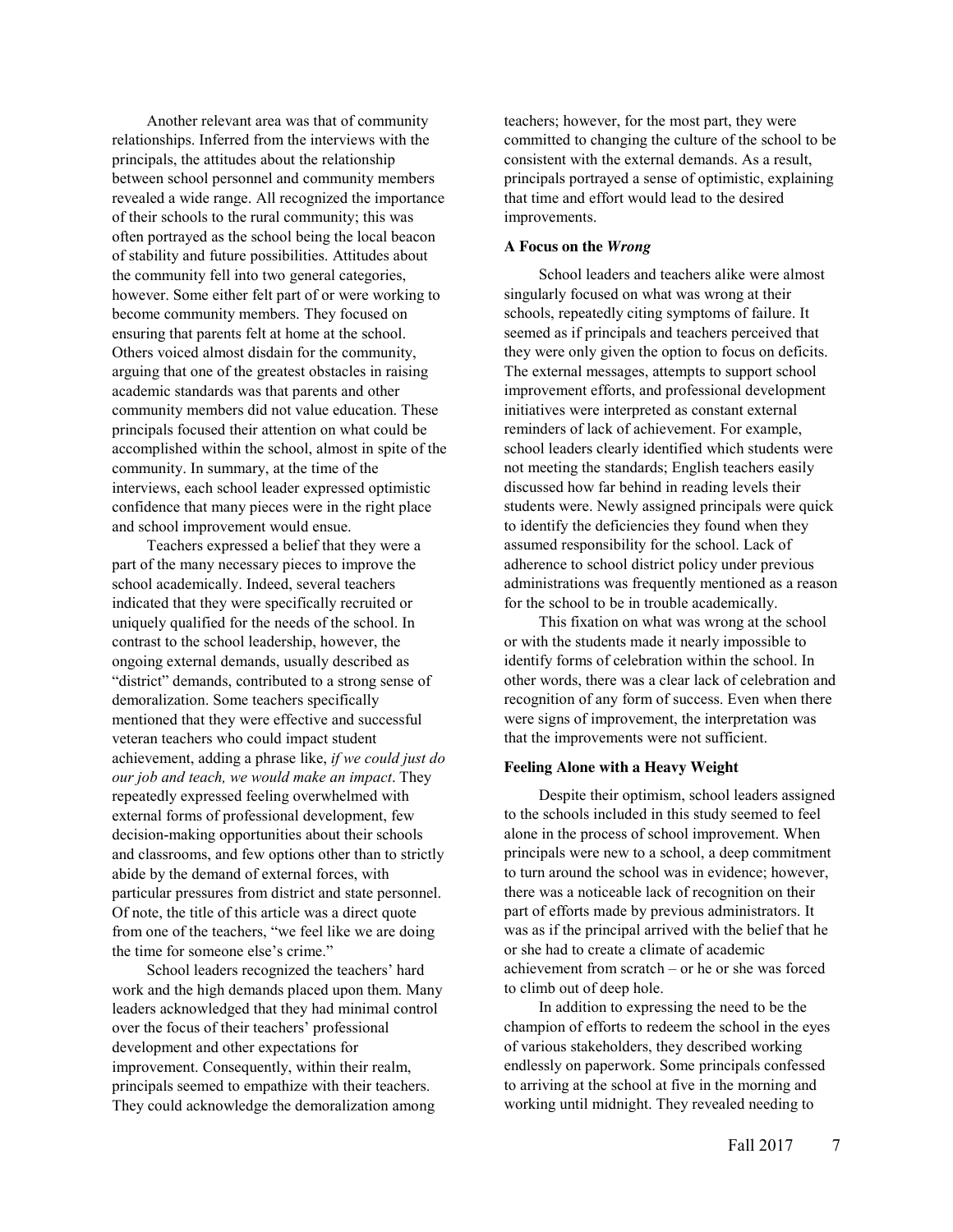complete a plethora of paperwork, attend district and school leadership meetings, and participate in various forms of professional development with their teachers, as well as with peer leaders. The amount of work was in part related to the fact that all but one of the schools included elementary, middle, and/or high schools. Each level required the same amount of paperwork. As such, for the two combined (K-12) schools, three sets of reports were mandated; the two elementary (K-8) schools required two sets of reports; and the school that was a combined middle and high school also required two sets of reports. Even though, principals made efforts to collaborate with their teachers, build a rapport with students, engage the community, and foster external partnerships, there was still a sense of isolation in the work that had to be completed.

#### **Discussion**

The school leaders and core academic teachers represented in this study appeared to be working hard to turn around their schools and change the culture. Specifically, they articulated messages and fostered activities to achieve the goals at their rural middle schools. The most striking finding of this study was the very different perspectives of the overall state of the school held by the principals and teachers. Principals were optimistic and expressed confidence that they were headed in the right direction–toward increased student achievement and overall school improvement. In contrast, teachers were pessimistic and made statements about being demoralized by all of the external pressures on the school and their lack of autonomy. This lack of alignment is inconsistent with the recommendations of Glickman et al. (2014) that education change theory is based upon a coherent approach and shared leadership.

Several teachers maintained that they were specifically recruited to the school because of their documented abilities as effective teachers; they lamented that external "experts" did not trust them to do their jobs successfully. While these views may have seemed to be individual complaints, such views or beliefs are known to influence a number of school efforts. In particular, "teachers' negative beliefs, behaviors, and emotions about their schools influence their perceptions about teacher collaboration, instructional communication, collaborative leadership, trust, unity of purpose, and professional development" (KaradaĞ, KiliÇOĞLu, & Yilmaz, 2014, p. 107). Mertler (2010) found that teachers overwhelmingly reported that NCLB had negatively

impacted their motivation, classroom instruction, and placed more stress on them. Teachers ultimately experienced a sense of demoralization, which is not uncommon in these situations (Santoro, 2011).

There are several explanations for this misalignment between principal and teacher perceptions. One is that the principals may have simply not been confronting reality. Byrd and Brown (2012) examined rural principals' decision-making and the impact on student achievement; they found a "significant misalignment between principal perceptions regarding their use of data to make campus level decisions and the subsequent impact of those decisions on student achievement" (p. 8). After all, over half of the principals in this study were novice educational leaders and most were newly appointed to the schools they led.

Perhaps a more likely explanation aligns the first and third theme identified in the interviews. Principals were optimistic, but they felt they were alone in their effort. Duke and Landahl (2011) found that the principal in their study had a deep commitment to the school to pursue better performance, with the responsibility resting on the principal's shoulders. Similarly, it appears that as leaders of their schools, the principals in the current study felt an obligation to be the positive face of the school. Each had accepted the challenge of turning the school around; this meant that they would be the standard-bearer of the positive.

A third explanation brings in the second theme, the focus on what was wrong at the school. It was particularly noteworthy that the principals were optimistic, yet they focused on the negative indicators at the school and there was a noticeable absence of celebrations in the schools. The history of each school being in chronic academic stress placed repeated pressures on principals and teachers. Byrd-Blake et al. (2010) recognized the need to address the external pressures placed upon teachers, especially those working at high-poverty schools. Essentially, principals wanted to lead and teachers wanted to teach, but both groups expressed an inability to do so because of the requirements and mandates that they could not control. All had experienced a loss of autonomy. Indeed, Santoro (2011) reported similar findings. In describing like experiences, a particular teacher "came to believe that 'real teaching,'… became impossible in the context of classroom-level policy interventions" (Santoro, 2011, p. 12).

Overall, despite their seeming incongruity, all three themes appeared to be integrated and likely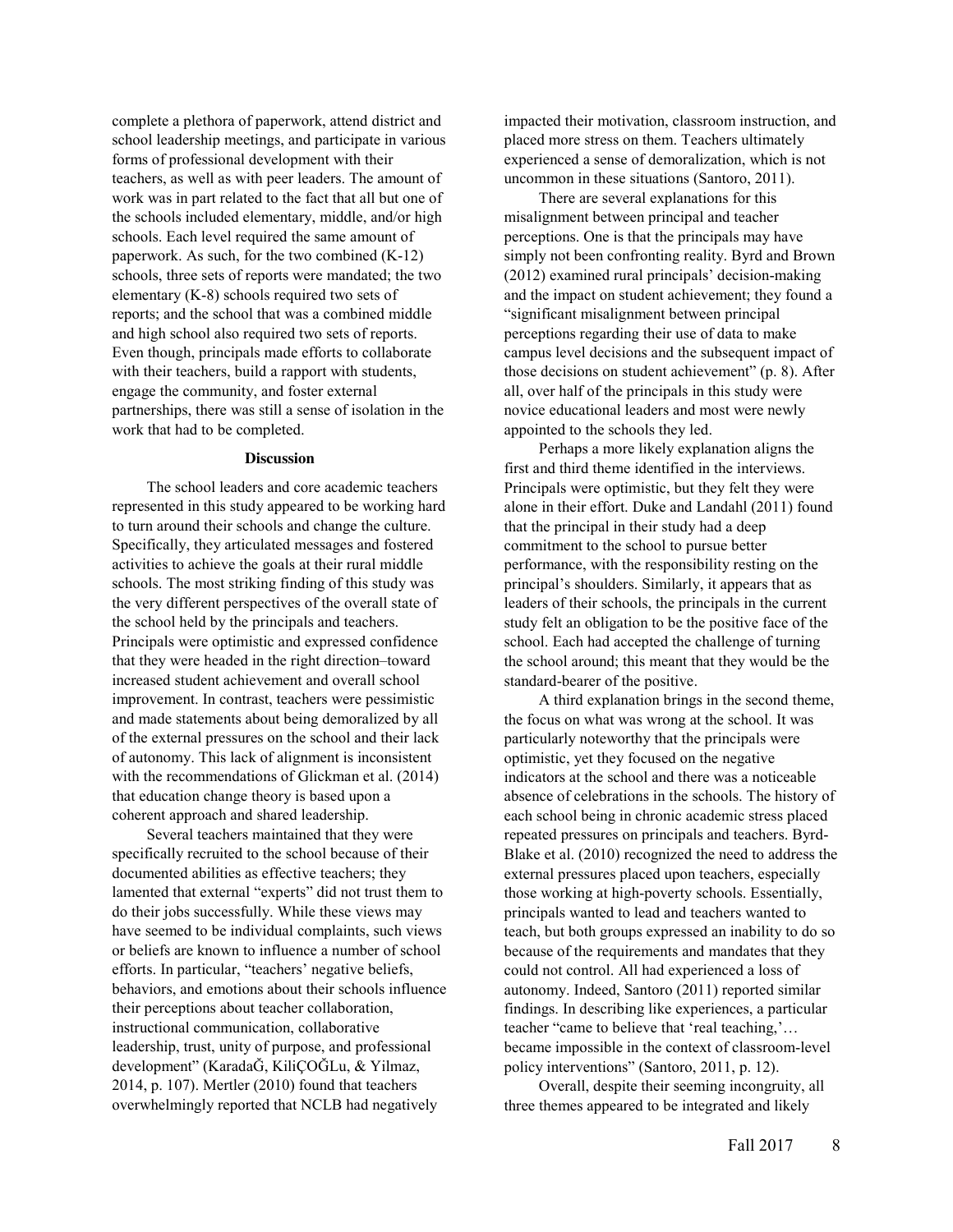served as compounding factors in how principals and teachers thought about their work. In addition, the principal and teacher turnover must not be overlooked. Most principals were new to the leadership role, and many of the teachers, although veteran educators, were new to the school. When these shifts occurred, there seemed to have been a revived sense of hope, particularly among principals but not the core teachers. Still, there was little time for both groups to acclimate to their new schools, gain trust and buy-in from others, and make autonomous decisions for school improvement. The academic challenges mixed with requirements for principals to quickly adapt to new settings and make immediate improvements are reflective of recent research (Kehoe, 2012; McLester, 2011). Kehoe (2012) found that "principals indicated they were being held to very high and immediate expectations, with 'no honeymoon' period allowed" (p. 92).

## **Conclusion**

Principals assigned to schools must balance many leadership responsibilities. At a minimum, principals are expected to make sure there are lights and heat in the building. Likewise, schools are often at the center of rural community activities; principals are key to effective school-community relationships. Principals must also provide leadership to ensure that students are academically prepared for their futures; associated standards and expectations continue to rise. When those standards and expectations are set directly from outside of the community, they often complicate school-community relationships. Yet, an ability to strengthen those relationships remains necessary. Furthermore, as instructional leaders, principals are expected to advocate for teachers' time and needs but must also move forward with the vision and mission for school improvement. With rural school teacher shortages increasing, principals at rural schools continue to struggle to recruit and retain teachers (Brenner, Elder, Wimbish, & Walker, 2015). In essence, effective principals are like skillful jugglers, keeping many balls in the air while talking calmly to an audience!

This juggling act makes it even more pertinent for rural school principals to recognize the potential for misaligned expectations between principals and teachers. When focusing on turnaround efforts at

rural schools, Mette (2014) found that building-level leadership mattered. Principals assigned to rural schools cannot be the sole champions for school improvement, but must work to ensure that teachers do not feel demoralized in reform efforts. One way to accomplish this is for principals to be cognizant of the consequences of a collective focus on what is wrong at the school, as found in our study. It is recommended that leaders intentionally identify successes within the school. Successes must then be celebrated in a manner to support the idea of steady improvement. For instance, some type of barometer could be visibly placed to record both a steady progress and a variety of academic improvements.

School district leaders must also be mindful of the potential impact of assigning first-time principals to rural schools that have had chronic academic achievement challenges. It is common in urban schools for principals to gain administrative experience as an assistant principal or other administrator working for an experienced principal. Particularly first-time rural school principals cannot and should not carry the heavy weight and burden on their shoulders alone. When rural district and school leaders collaborate to support school changes, "Both sides must understand the required shift in perspectives, actions, and expectations, not only of themselves but of each other" (Mette, 2014, p. 19). It is important for principals and school district leaders to utilize shared leadership practices that can help to carry out essential goals and involve all stakeholders.

Findings from this study provide insight into how a critical educational policy goal (i.e., changing the academic trajectory of a rural school under chronic academic stress) was interpreted by the individuals who were responsible for carrying out the goal. It is certainly possible to create a college-going culture in rural schools; however, the individuals working in the school must believe that they are part of the building process and not pawns in a chess game in the case of teachers or solo pilots in the case of the principals. If attention is not paid to the individuals who actually work at the school accomplishing laudable goals can be compromised. It is not uncommon for innovations and reform to fade over time, thus leading to concerns of sustainability (Duke & Landahl, 2011).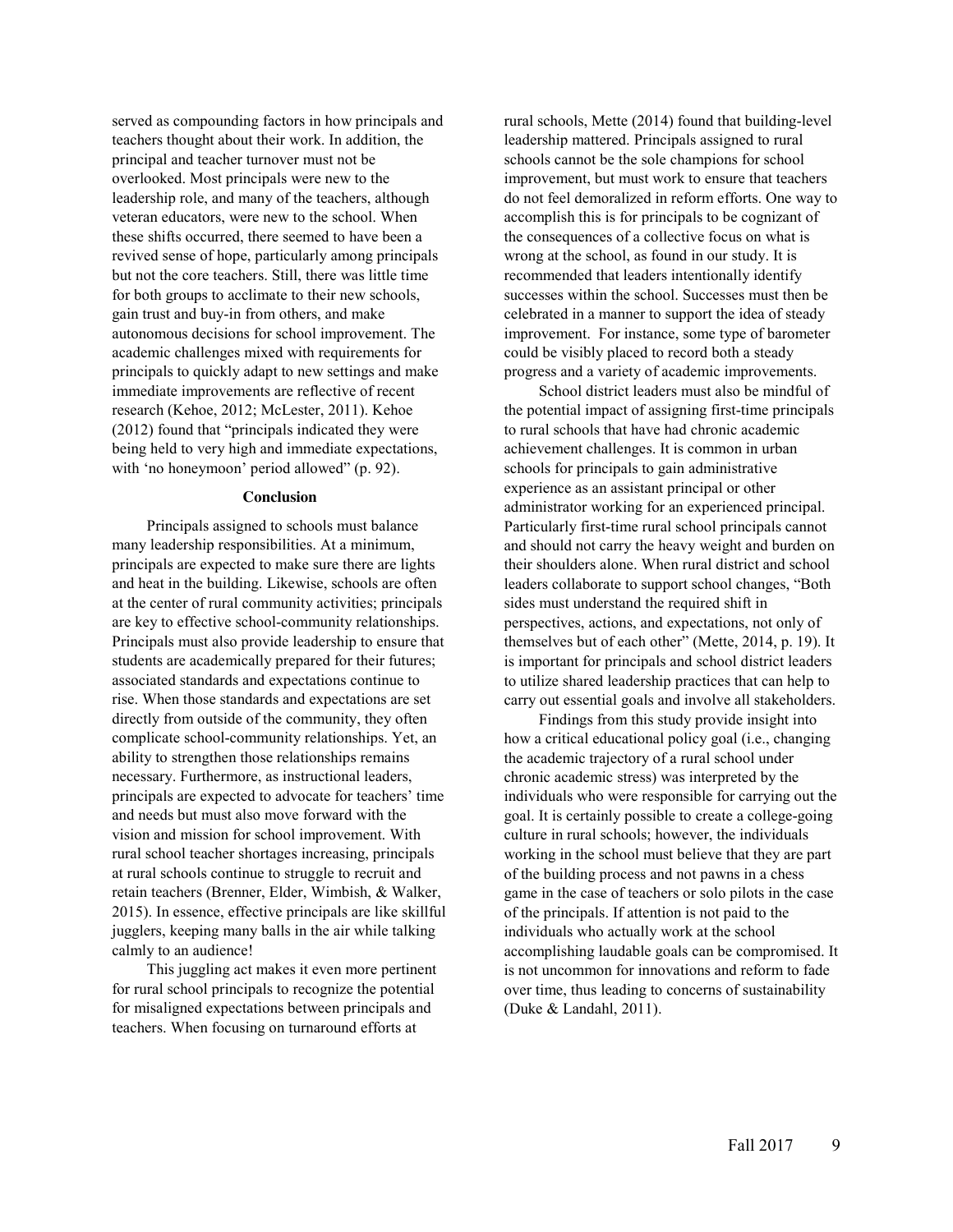#### **References**

- Brenner, D., Elder, A., Wimbish, S., & Walker, S. (2015). Principals' perceptions about alternate route programs in rural areas. *The Rural Educator, 36*(2), 38-46. Retrieved from http://epubs.library.msstate.edu/index.php/rural educator/article/view/282
- Brown, P., Finch, K., MacGregor, C., & Watson, R. (2012). Divergent angry voices. *International Journal of Educational Leadership Preparation, 7*(3), 1-16.
- Byrd, J. K., & Brown, S. (2012). Rural school principals' use of data in data-driven decisionmaking and the impact on student achievement. *Education Leadership Review, 13*(1), 1-10.
- Byrd-Blake, M., Afolayan, M. O., Hunt, J. W., Fabunmi, M., Pryor, B. W., & Leander, R. (2010). Morale of teachers in high poverty schools: A post-NCLB mixed methods analysis. *Education & Urban Society, 42*(4), 450-472.
- Cross, T.L., & Dixon, F.A. (1998). On gifted students in rural schools. *NASSP Bulletin, 82*, 119-124.
- Day, C. (2007). Sustaining the turnaround: What capacity building means in practice. *International Studies in Educational Administration (Commonwealth Council for Educational Administration & Management (CCEAM)), 35*(3), 39-48.
- Duke, D. L. (2008). Diagnosing school decline. *Phi Delta Kappan, 89*(9), 667-671.
- Duke, D. L., & Landahl, M. (2011). 'Raising tests scores was the easy part': A case study of the third year of school turnaround. *International Studies in Educational Administration (Commonwealth Council for Educational Administration & Management (CCEAM)), 39*(3), 91-114.
- Evans, R. (1996). *The human side of change: Reform, resistance, and the real-life problems of innovation.* San Francisco, CA: Jossey-Bass.
- Finkel, E. (2012). Principals as instructional leaders. *District Administration, 48*(6), 50-55.
- Fullan, M. (2009). *The challenge of change: Start school improvement now! (2nd ed.).* Thousand Oaks, CA: Corwin.
- Glickman, C. D., Gordon, S. P., & Ross-Gordon (2014). *Supervision and instructional leadership: A developmental approach (9th ed.)*. San Francisco, CA: Pearson.
- Karadağ, E., Kiliçoğlu, G., & Yilmaz, D. (2014). Organizational cynicism, school culture, and

academic achievement: The study of structural equation modeling. *Educational Sciences: Theory & Practice, 14*(1), 102-113. doi: 10.12738/estp.2014.1.1640

Kehoe, S. L. (2012). *Socialization of school improvement grant princpals during the first year of forced leadership change: A retrospective phenomenological study. (Doctoral Dissertation).* ProQuest Dissertations & Theses Global Database. (UMI No. 3539194)

- Leithwood, K., Louis, K.S., Anderson, S., & Wahlstrom, K. (2004). *How leadership influences student learning.* New York: The Wallace Foundation.
- Lynch, J. M. (2012). Responsibilities of today's principal: Implications for principal preparation programs and principal certification policies. *Rural Special Education Quarterly, 31*(2), 40- 47.
- McLester, S. (2011, May). Turnaround principals: New training models have emerged for preparing school leaders to transform lowachieving schools. *District Administrator Magazine.* Retrieved from http://www.schoolleadership20.com/forum/topi cs/turnaround-principals-new
- Mertler, C. (2011). Teacher's perceptions of the influence of No Child Left Behind on classroom Practices. *Current Issues in Education, 13*(3). Retrieved from http://cie.asu.edu/ ojs/index.php/cieatasu/article/viewFile/392/105
- Mette, I. (2014). Turnaround reform efforts in a rural context: How community and culture impart change. *The Rural Educator, 35*(3), 12-21.
- Nadelson, L.S., Pulska, H., Moorcroft, S., Jeffrey, A., & Woodard, S. (2014) Educators' perceptions and knowledge of the Common Core State Standards. *Issues in Teacher Education, 22*(2), 47-66.
- Norwood, J. R. (2007). Professional learning communities to increase student achievement. *Essays in Education, 20*, 33-42.
- Price, H. E. (2012). *Principal-teacher interactions: How affective relationships shape principal and teacher attitudes*. Educational Administration Quarterly, 48(1), 39-85.
- Radcliffe, R., & Stephens, L. C. (2008). Preservice teachers are creating a college culture for at-risk middle school students. *Research in Middle Level Education Online, 32*(4), 1-15.